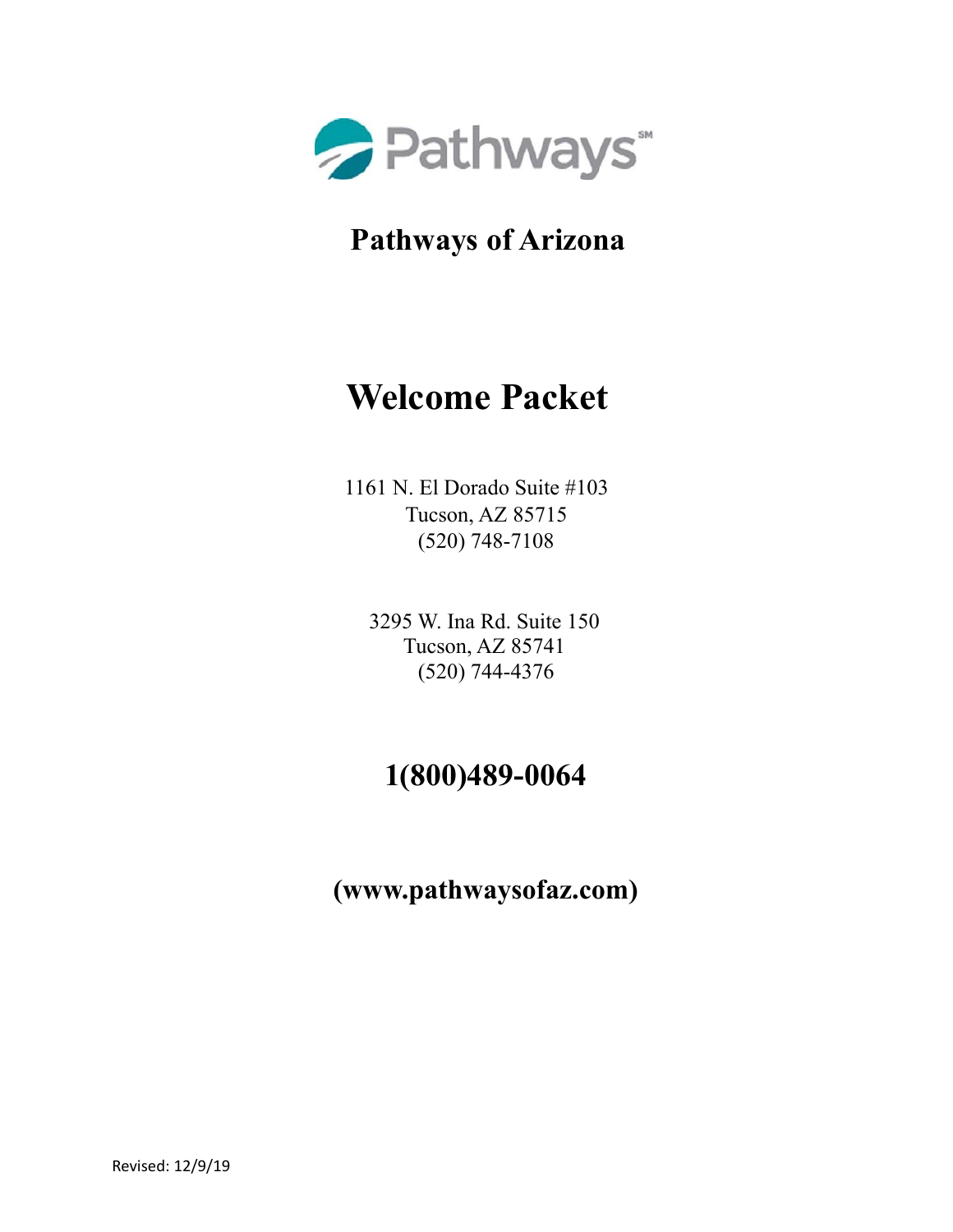### **MISSION STATEMENT**

We are a community leader in health care, delivering high quality, accessible services, through innovation and effective collaboration.

## **ABOUT PATHWAYS OF ARIZONA**

Pathways offers a complete continuum of integrated treatment programs designed to meet the needs of individuals with behavioral health needs. Pathways makes available crisis and routine behavioral health services for families living in Tucson and surrounding communities.

Pathways has also incorporated Child and Family Teams into the treatment programs. The Child and Family Team is a process that is driven by the unique values, strengths, dreams, and needs of each individual family and child. The Child and Family Team philosophy stresses the importance of family and community as active partners in meeting the needs of children.

Pathways also provides what is known as Direct Support Services. Direct Support Services are provided in your home and in your community in natural settings where your child lives and interacts with others. Direct Support Services may be utilized to help families keep their children living at home, avoid delinquency, achieve success in school, and become stable and productive adults.

Direct Support Services are unique because:

- They are provided in your home and in the community as well as in the office.
- They are coordinated through your Child and Family Team (CFT).
- They are individualized for each and every family based on your strengths, needs, culture, preferences and practices of your family.
- The support is provided by support workers who are trained to provide positive, strengths-based support.
- The support is based on positive opportunities to participate in the community rather than negative consequences or ultimatums.
- The support services are provided when the family needs them most, as often and for as long as needed by the family as determined by your Child and Family Team.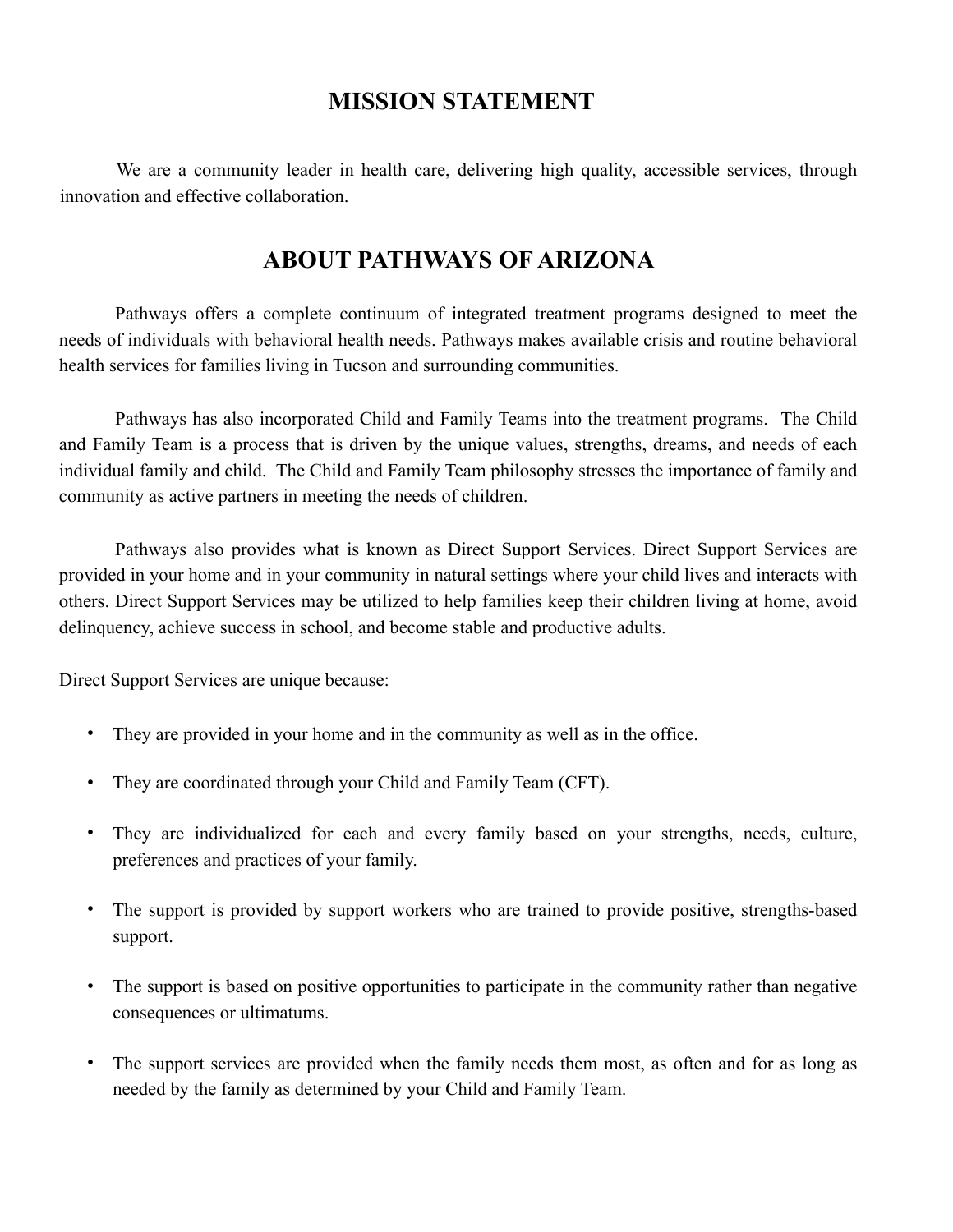# **CLIENT SERVICES**

- Assessment and Evaluation
- Case Management
- Individual and Family Therapy and Counseling
- Group Therapy and Counseling
- Substance Abuse Group Therapy and Counseling
- Home-based Individual and Family Therapy and Counseling
- Intensive In-Home Therapy and Counseling
- 24-hour Crisis Services
- Autism Services
- Psychiatric Evaluation
- Medication Management and Adjustment Services
- Medication Training and Support
- Laboratory Services for Medication Management
- Health Promotion
- Family Support
- Peer Support
- Extended Supported Employment
- Personal Care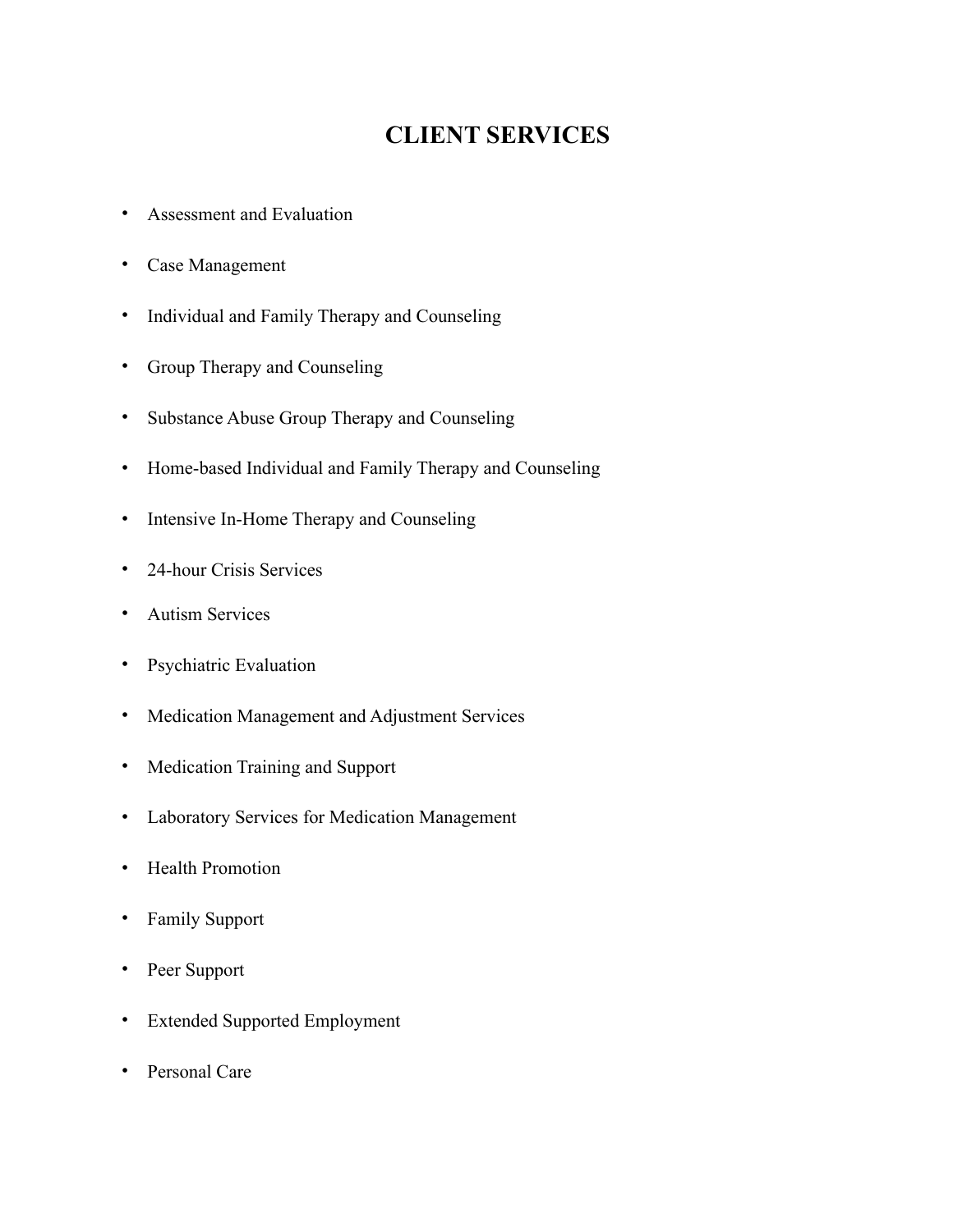- Pre-job Training
- Skills Training and Development
- **Respite**
- **Foster Care**
- **Transportation**

# **ELIGIBILITY FOR CARE**

Pathways serves children, adults, and their families who are eligible for behavioral health services through their AHCCCS health plans, as well as those who have private insurance. Services are provided free of charge for AHCCCS. Services are provided based upon their insurance coverage. Families who do not have insurance, but whose children are in need of services, can access our services on a self-pay basis.

Pathways will assist you in obtaining AHCCCS coverage if it appears that you might be eligible and are not currently covered.

## **COORDINATION OF BENEFITS**

Pathways will assist in Coordination of Benefits to assure that you are receiving appropriate financial interventions. Please inform the Financial Eligibility Specialist of an additional insurance coverage you may have at the time of the initial assessment/intake.

### **CONSENT TO TREAT**

All clients and their families will be asked to give their consent for treatment. This will be done at the time of intake. Your intake specialist will explain fully what this means. In giving your consent you are agreeing to the terms and conditions of treatment. You will also need to give consent for any medication provided to your child.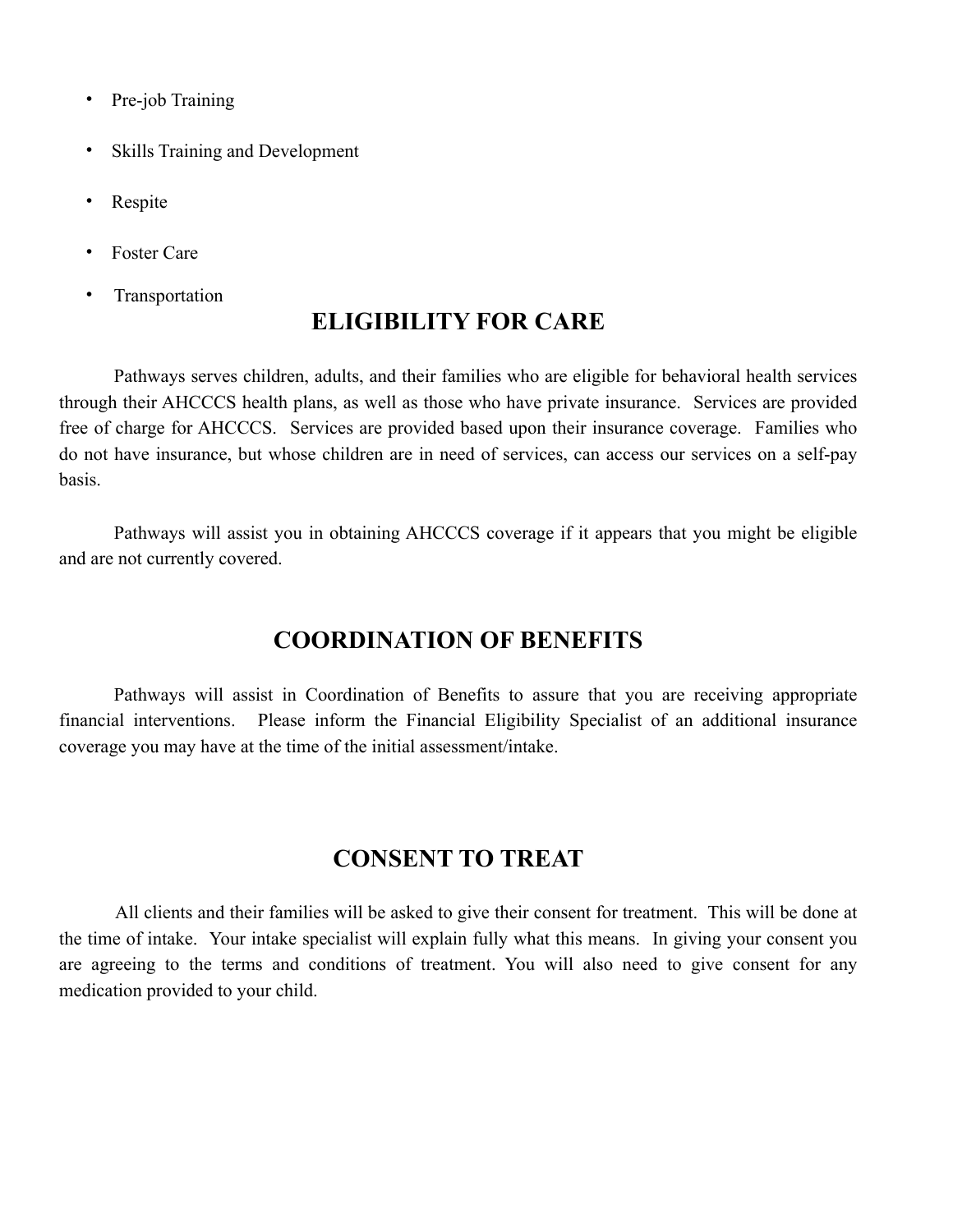# **CLIENT RIGHTS**

Pathways is committed to providing high quality behavioral health services that meet the needs of members, and promoting human dignity through respectful treatment.

#### **Pathways of Arizona Client Rights**

A. An administrator shall ensure that:

- 1. The requirements in subsection (B) and the patient rights in subsection (C) are conspicuously posted on the premises;
- 2. At the time of admission, a patient or the patient's representative receives a written copy of the requirements in subsection (B) and the patient rights in subsection (C); and
- 3. There are policies and procedures that include:
	- a. How and when a patient or the patient's representative is informed of patient rights in subsection (C); and
	- b. Where patient rights are posted as required in subsection  $(A)(1)$ .
- B. An administrator shall ensure that:
	- 1. A patient is treated with dignity, respect, and consideration;
	- 2. A patient as not subjected to:
		- a. Abuse;
		- b. Neglect;
		- c. Exploitation;
		- d. Coercion;
		- e. Manipulation;
		- f. Sexual abuse;
		- g. Sexual assault;
		- h. Seclusion;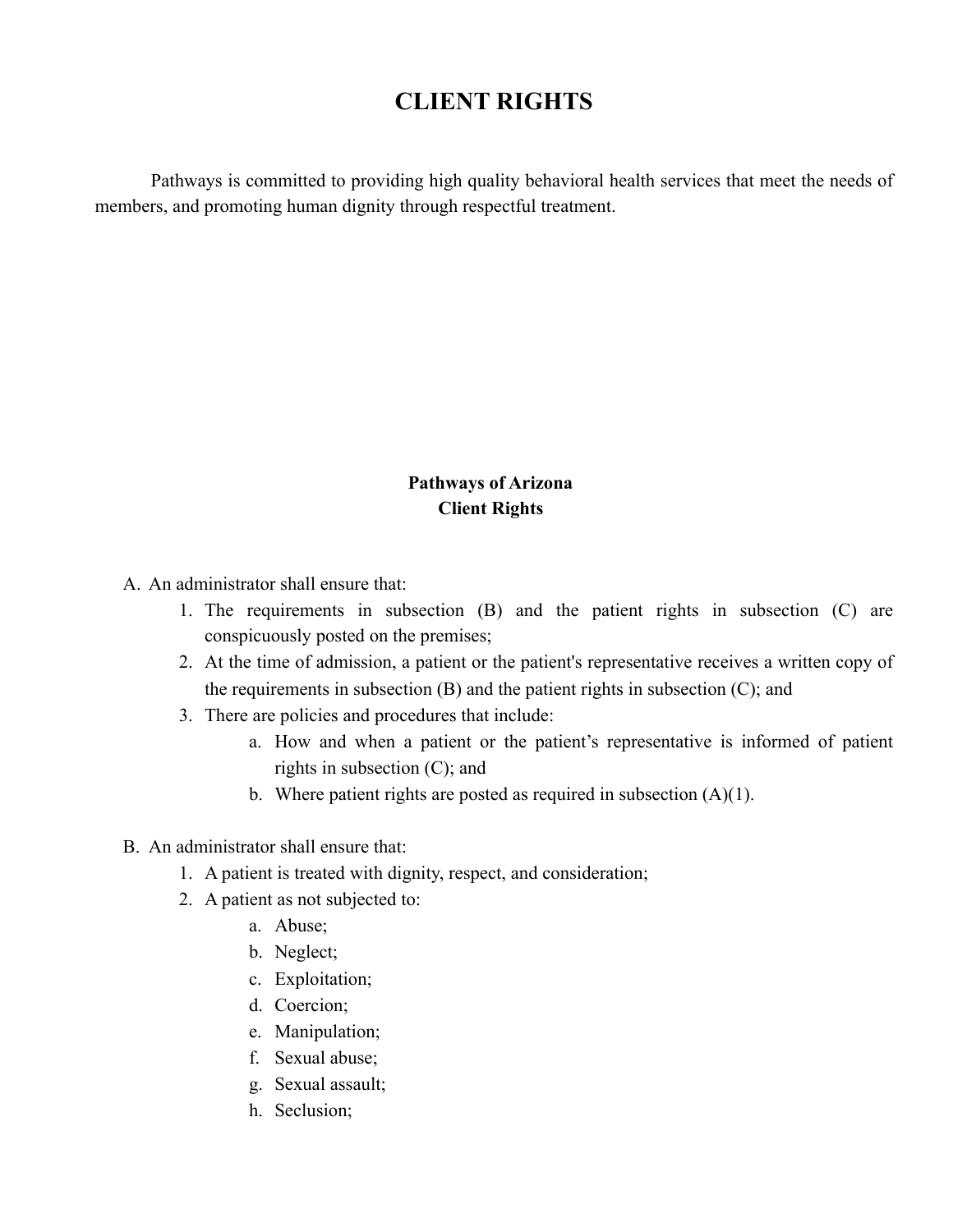- i. Restraint, if not necessary to prevent imminent harm to self or others;
- j. Retaliation for submitting a complaint to the Department or another entity; or
- k. Misappropriation of personal and private property by an outpatient treatment center's personnel member, employee, volunteer, or student; and
- 3. A patient or the patient's representative:
	- a. Except in an emergency, either consents to or refuses treatment;
	- b. May refuse or withdraw consent to treatment before treatment is initiated;
	- c. Except in an emergency, is informed of alternatives to a proposed psychotropic medication or surgical procedure and associated risks and possible complications of a proposed psychotropic medication or surgical procedure;
	- d. Is informed of the following:
		- i. The outpatient treatment center's policy on health care directives, and
		- ii. The patient complaint process;
	- e. Consents to photographs of the patient before a patient is photographed except that a patient may be photographed when admitted to an outpatient treatment center for identification and administrative purposes; and
	- f. Except as otherwise permitted by law, provides written consent to the release of the patient's:
		- i. Medical records, and
		- ii. Financial records.
- C. A patient has the following rights:
	- 1. Not to be discriminated against based on race, national origin, religion, gender, sexual orientation, age, disability, marital status, or diagnosis;
	- 2. To receive treatment that supports and respects the patient's individuality, choices, strengths, and abilities;
	- 3. To receive privacy in treatment and care for personal needs;
	- 4. To review, upon written request, the patient's own medical record according to A.R.S. §§ 12-2293, 12-2294, and 12-2294.01;
	- 5. To receive a referral to another health care institution if the outpatient treatment center is unable to provide physical health services or behavioral health services for the patient;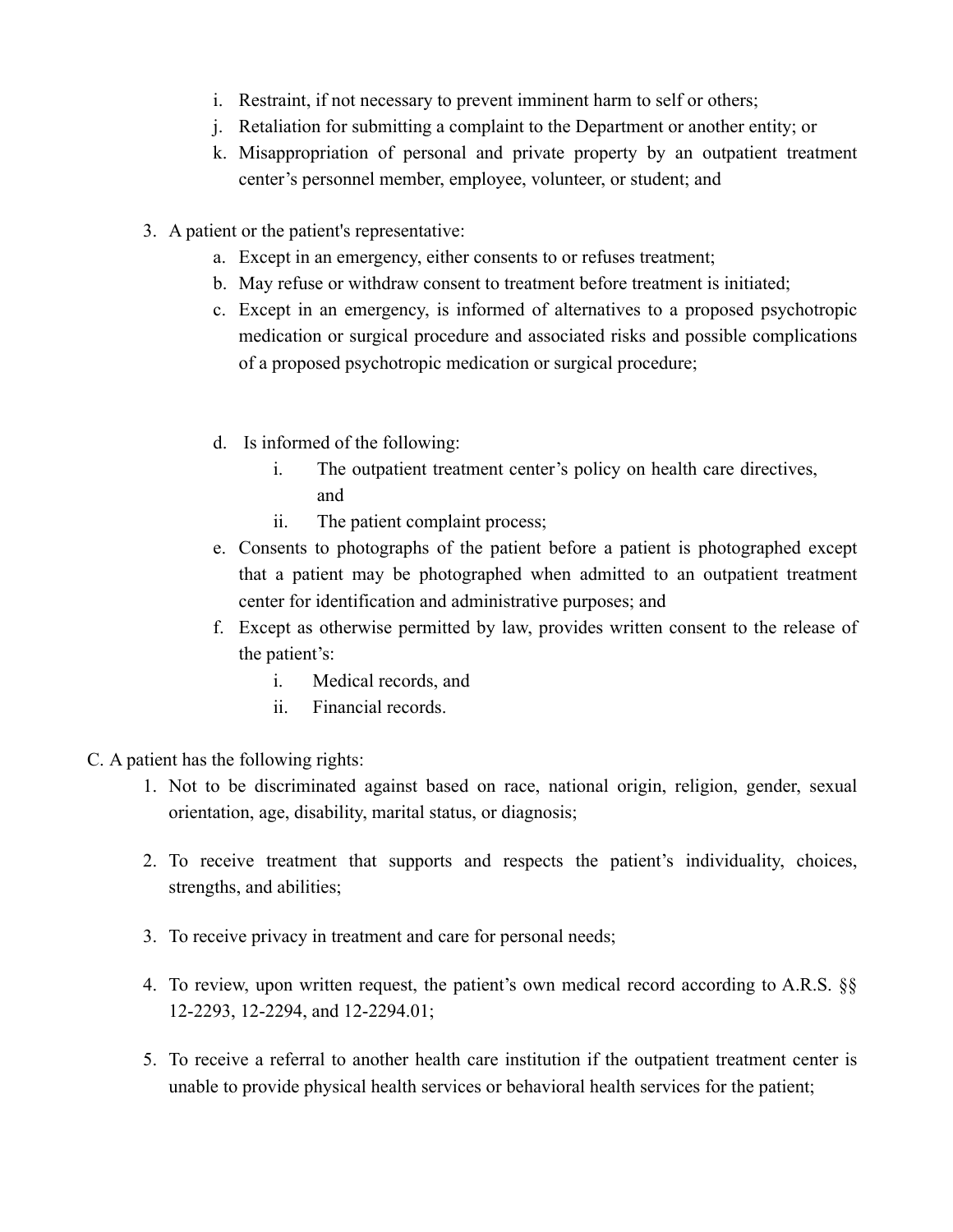- 6. To participate or have the patient's representative participate in the development of, or decisions concerning treatment;
- 7. To participate or refuse to participate in research or experimental treatment; and
- 8. To receive assistance from a family member, representative, or other individual in understanding, protecting, or exercising the patient's rights.

# **BEHAVIORAL HEALTH CRISIS EMERGENCY SERVICES**

If you believe you child is experiencing a **life threatening emergency situation, dial 911.**

If the crisis is **not a life-threatening situation** and your child is already enrolled with Pathways, call **748-7108** during regular business hours and indicate that there is a crisis situation.

Please call **1-800-489-0064** if the crisis occurs during the evenings, weekends, and holidays. Our crisis services staff will assist you.

After-hour crisis can also be accessed by dialing **748-7108**.

For Behavioral Health Crisis please call **NurseWise Crisis Line** at 1-866-495-6735.

# **MEDICATIONS**

If your child is prescribed medications for the treatment of their behavioral health problem(s), he or she will be closely monitored by the Pathways psychiatric and nursing staff to assure the appropriateness and effectiveness of the medication. Medication monitoring appointments will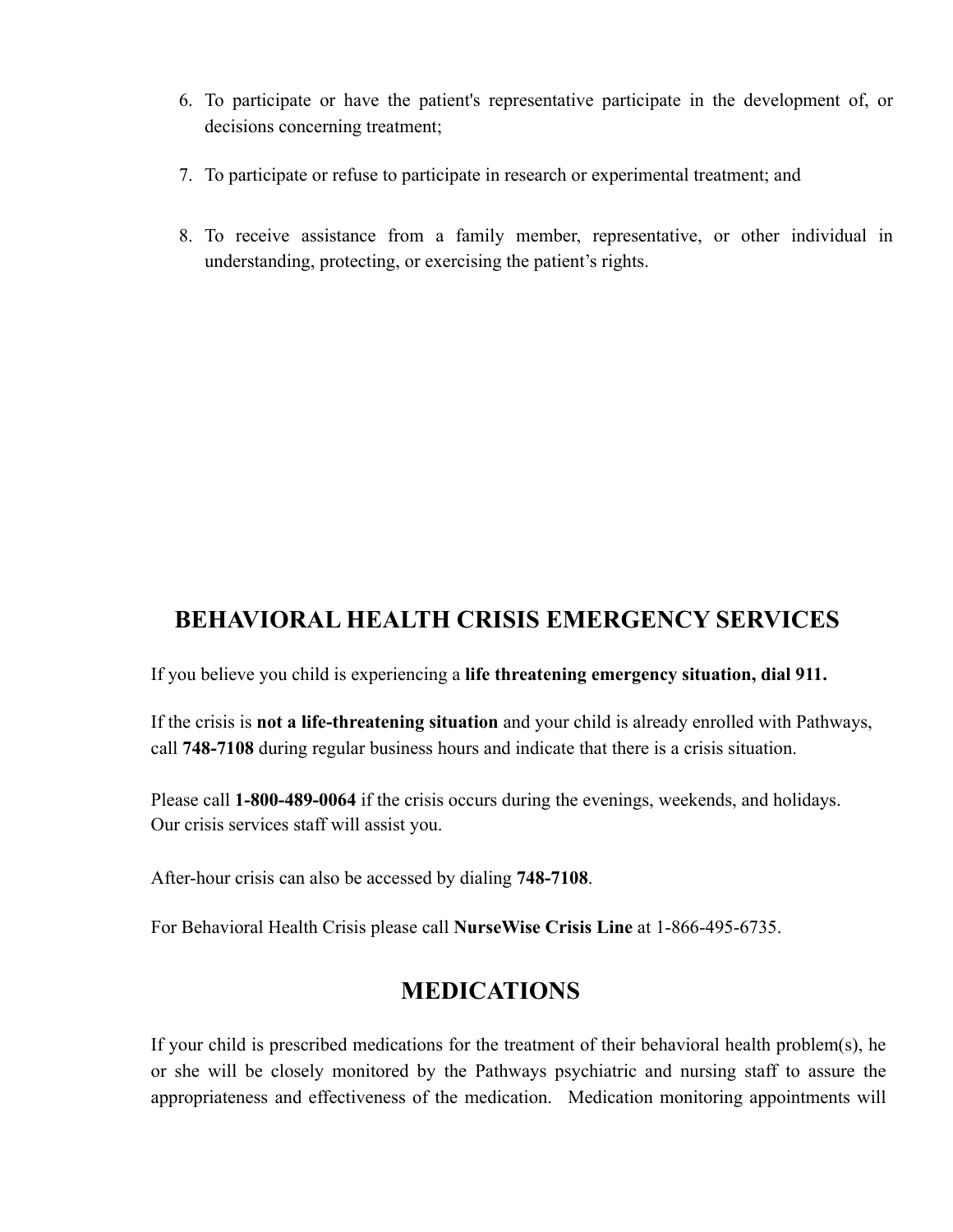typically be set monthly. The Pathways nursing staff and psychiatric staff assistant can be reached at **748-7108**, El Dorado Office, or **744-4376**, Northwest Office during regular business hours. Please do not hesitate to contact them if you have any concerns or questions regarding your child's medications. They will also provide all necessary information regarding filling of prescriptions, refills, and any emergency needs regarding medications.

# **CLIENT RESPONSIBILITIES**

As client and family, you have the following responsibilities:

- To provide, to the extent possible, to the doctor, nurse, therapist and/or care coordinator, the information needed for your care.
- To follow the plans and instruction for care that you have agreed upon with your doctor, nurse, therapist, and/or case manager.
- To understand, to the degree possible, your behavioral health problems and develop mutually agreed upon treatment goals.
- To provide Pathways with the most current information regarding your insurance coverage.
- To provide your doctor, nurse, therapist, and/or case manager of any changes in your living or financial situation.
- To provide timely notification (24-48 hours) if you are unable to attend a scheduled appointment.

# **CLIENT ADVOCATE**

 The Client Advocate is available to assist your family to work together with Pathways doctors, therapists, support staff and community agencies regarding concerns with the quality or types of services being provided to your child. Pathways' Advocate can be reached by calling 748-7108 ext. 21342.

# **PROCESS FOR FILING A FORMAL COMPLAINT**

 Pathways strives to provide quality care and service. All clients enrolled have the right to have their treatment needs met within the scope and capability of Pathways and the behavioral health system. We will make every attempt to work with you to resolve any complaint or concern on an informal basis. You can submit a complaint to any Pathways representative.

# **FIVE ROLES for FAMILIES**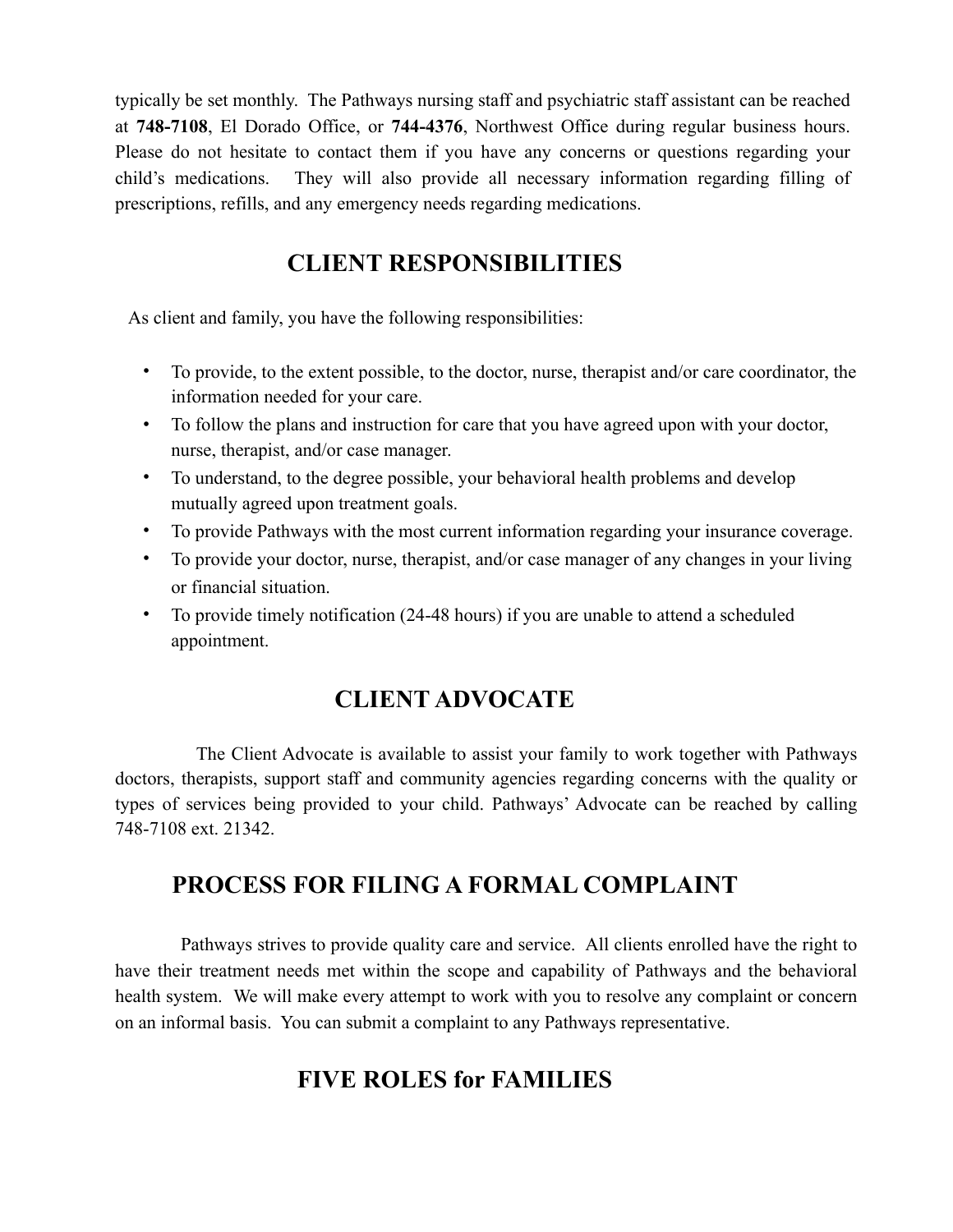Freisen and Stephens (1998) outline six roles for families:

- 1. **Contributors to the Environment**-Family members are the key component of the environment in which a child resides. Consequently, treatment providers often try to identify ways in which the behavior and interactions between family members influence the child's emotional and behavioral problems. With the assistance of the treatment provider, family members should consider ways to improve the home environment and the relationships in the family in order to provide the child with the most stable, supportive environment possible. In addition, family members should seek external support from their extended family and members of the community in order to reduce the stress of raising a child with emotional or behavioral difficulties.
- 2. **Recipients of Service**-family members are also an important part of the therapeutic process. Service providers often focus on the family unit as a whole, creating interventions and strategies that target the health of the entire family. These interventions are intended to assess the strengths and weaknesses that exist within the family structure, to enhance the well-being of parents and other family members, and to help families locate support mechanisms in the community. The provider also assists family members in developing the skills necessary to support the special needs of the child. Services may include supportive counseling, parental care, parental support groups, transportation, and financial assistance.
- 3. **Partners in the Treatment Process**-Family members also serve as equal contributors in the problemsolving process. They should work with treatment providers to identify the goals of treatment and to plan realistic strategies to achieve these goals. Additionally, family members should plan a key role in implementing these strategies to ensure that the treatment goals are met. When performing these functions, caregivers should not be afraid to ask questions and to voice their opinions and preferences. It is crucial that they are fully informed and that their preferences are considered in all treatment decisions.
- 4. **Service Providers**-The treatment process is incomplete without the direct services provided to the child by family members. They are responsible for providing emotional support and information to the child and other family members, and for filling in the gaps in the services being received by the child. Furthermore, they often coordinate the services being received by the child by requesting, convening, and scheduling meetings, and transporting the child to appointments. It is a crucial role, the importance of which cannot be understated. Parents and caregivers need to remain vigilant and involved in all aspects of the child's treatment. This includes keeping all follow-up appointments, becoming knowledgeable about any prescribed medications, and keeping track of all treatments that have been tried unsuccessfully.
- 5. **Advocates**-Family members often serve as the child's only voice in the behavioral health system. They should therefore actively advocate for the child in order to ensure that they receive the appropriate services, and should voice any concern regarding undesirable practices and policies.

 It is crucial that families remain actively involved in all aspects of their child's behavioral health treatment. Without family involvement, it will be extremely difficult for service providers to ensure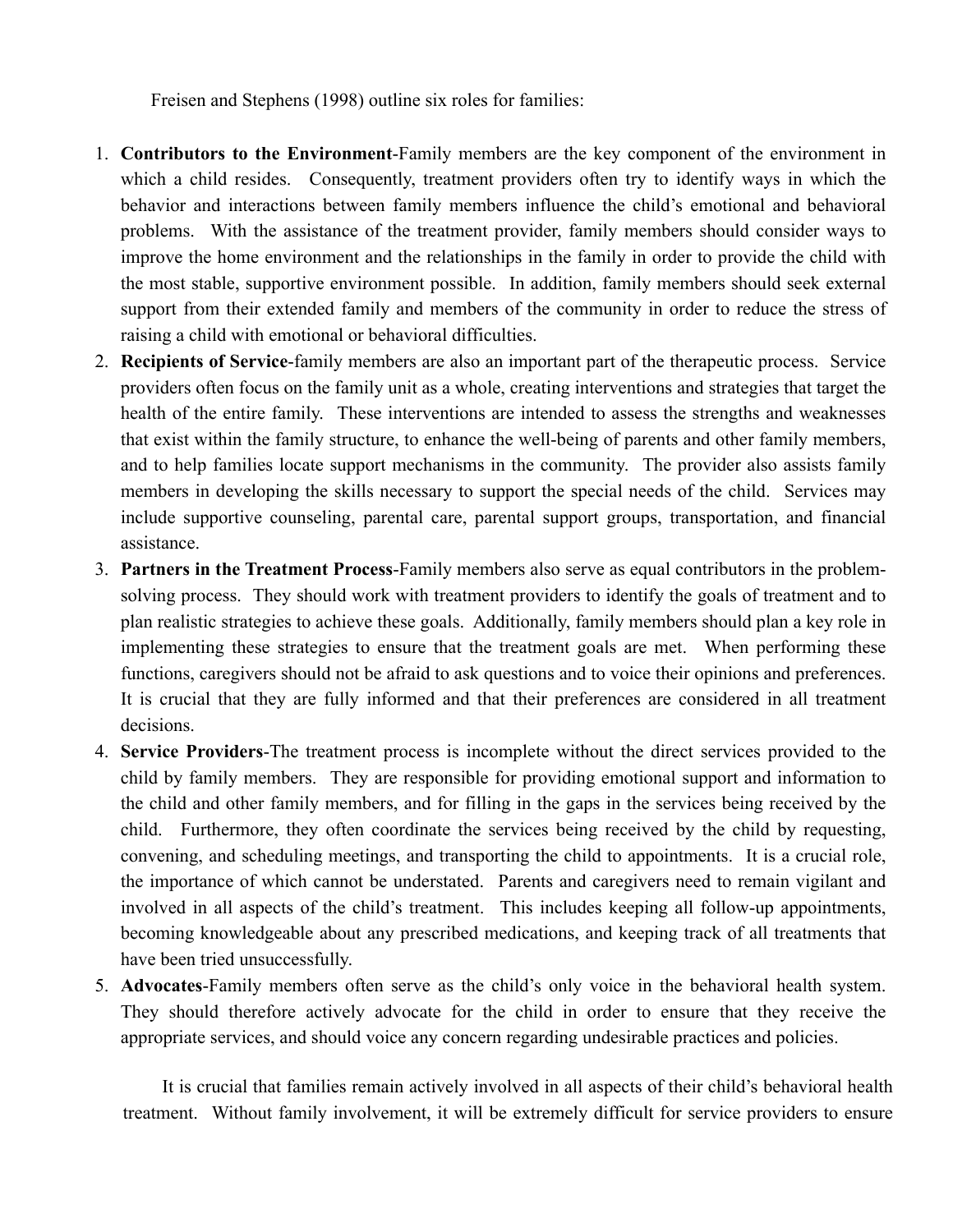that the gains achieved by the child in treatment are maintained and solidified. Moreover, the combined efforts of service providers, family members, and advocates are necessary to ensure that the services provided in the community effectively meet the needs of all children and families.

### **SPECIAL SERVICES**

 Pathways adheres to the Americans with Disabilities Act (ADA) as established by law. We strive to meet the needs of disabled individuals seeking treatment services to the best of our ability.

 You will be asked if you have any special needs and we will make every attempt to accommodate them and to provide services in your primary language.

### **MEMBER HANDBOOK**

Along with Pathways' Welcome Packet, clients may view the Health Plans Member Handbooks at the following web addresses. You may also request a copy of the handbook by calling your Health Plan.

#### **Arizona Complete Health/Health Net**

 Member Services 1-888-788-4408 Website [www.AZCompleteHealth.com/CompleteCare](http://www.AZCompleteHealth.com/CompleteCare)

**Banner University Family Care**

 Member Services 1-800-582-8686 Website [www.BannerUFC.com/acc](http://www.BannerUFC.com/acc)

#### **United Healthcare**

 Member Services 1-800-348-4058 Website [www.UHCCommunityPlan.com](http://www.UHCCommunityPlan.com)

# **HOLIDAY SCHEDULE**

- New Year's Day (Jan. 1)
- Martin Luther King Day (Third Monday in Jan.)
- Memorial Day (Last Monday in May)
- Independence Day (July  $4<sup>th</sup>$ )
- Labor Day (First Monday in September)
- Thanksgiving ( Fourth Thursday in November)
- Friday after Thanksgiving
- Christmas Eve (Dec. 24)
- Christmas (Dec. 25)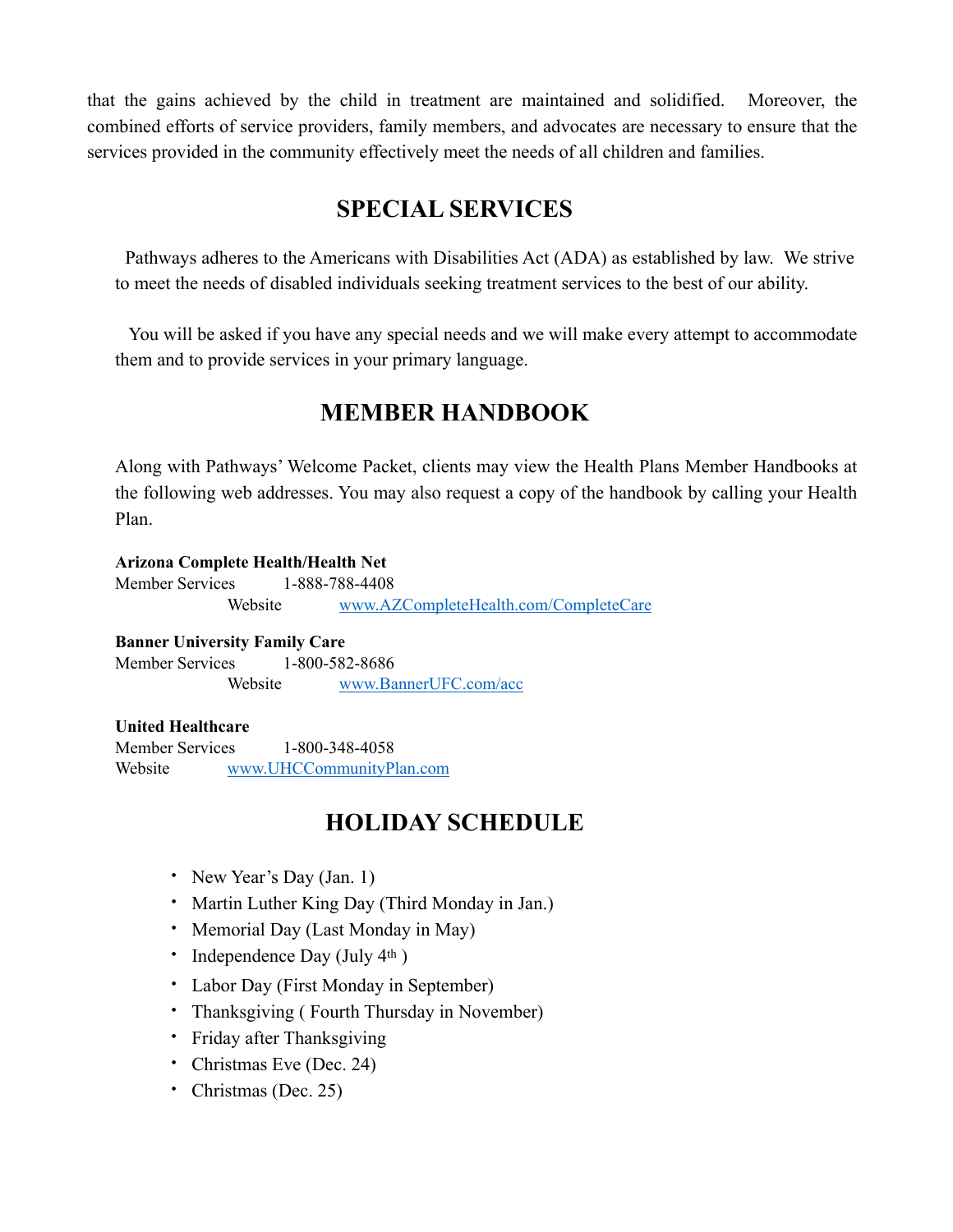# **BUREAU OF MEDICAL FACILITY LICENSING**

 Pathways is licensed by the Bureau of Medical Facility Licensing, a division of the Arizona Department of Health Services. Pathways adheres to established treatment guidelines and practices as allowed by law and regulation. If you have any questions or concerns regarding services provided by Pathways, you may contact the Bureau of Medical Facility Licensing at **(602) 364-3030**.

| <b>Bureau of Medical</b><br><b>Facility Licensing</b>                                                 | 150 N. 18 Ave.<br>Suite 450<br>Phoenix, AZ 85007                                 | $(602)$ 364-3030                                                   |
|-------------------------------------------------------------------------------------------------------|----------------------------------------------------------------------------------|--------------------------------------------------------------------|
| Arizona Department of<br>Economic Security,<br>Office of Child<br><b>Protective Services</b><br>(DCS) | 400 W. Congress #420<br>Tucson, AZ 85701<br>6840 E. Broadway<br>Tucson, AZ 85710 | $(520)$ 628-6810<br>$(520)$ 721-3097                               |
| Child Abuse Hotline                                                                                   |                                                                                  | $(888)$ 767-2445                                                   |
| <b>Adult Protective</b><br><b>Services</b>                                                            | 3131 N. Country Club<br>Rd. Suite 206<br>Tucson, AZ 85716                        | 877-505-ADULT<br>877-767-2385                                      |
| Pathways of Arizona<br><b>Client Advocate</b>                                                         | 1161 N. El Dorado Pl., Suite<br>103<br>Tucson, AZ 85715                          | $(520)$ 748-7108<br>ext. 21342                                     |
| Arizona Complete Health/Health Net                                                                    |                                                                                  | 1-888-788-4408<br>www.AZCompleteHealth.com/<br><b>CompleteCare</b> |
| <b>Banner University Family Care</b>                                                                  |                                                                                  | 1-800-582-8686<br>www.BannerUFC.com/acc                            |
| <b>United Healthcare</b>                                                                              |                                                                                  | 1-800-348-4058<br>www.UHCCommunityPlan.com                         |

# **IMPORTANT PHONE NUMBERS**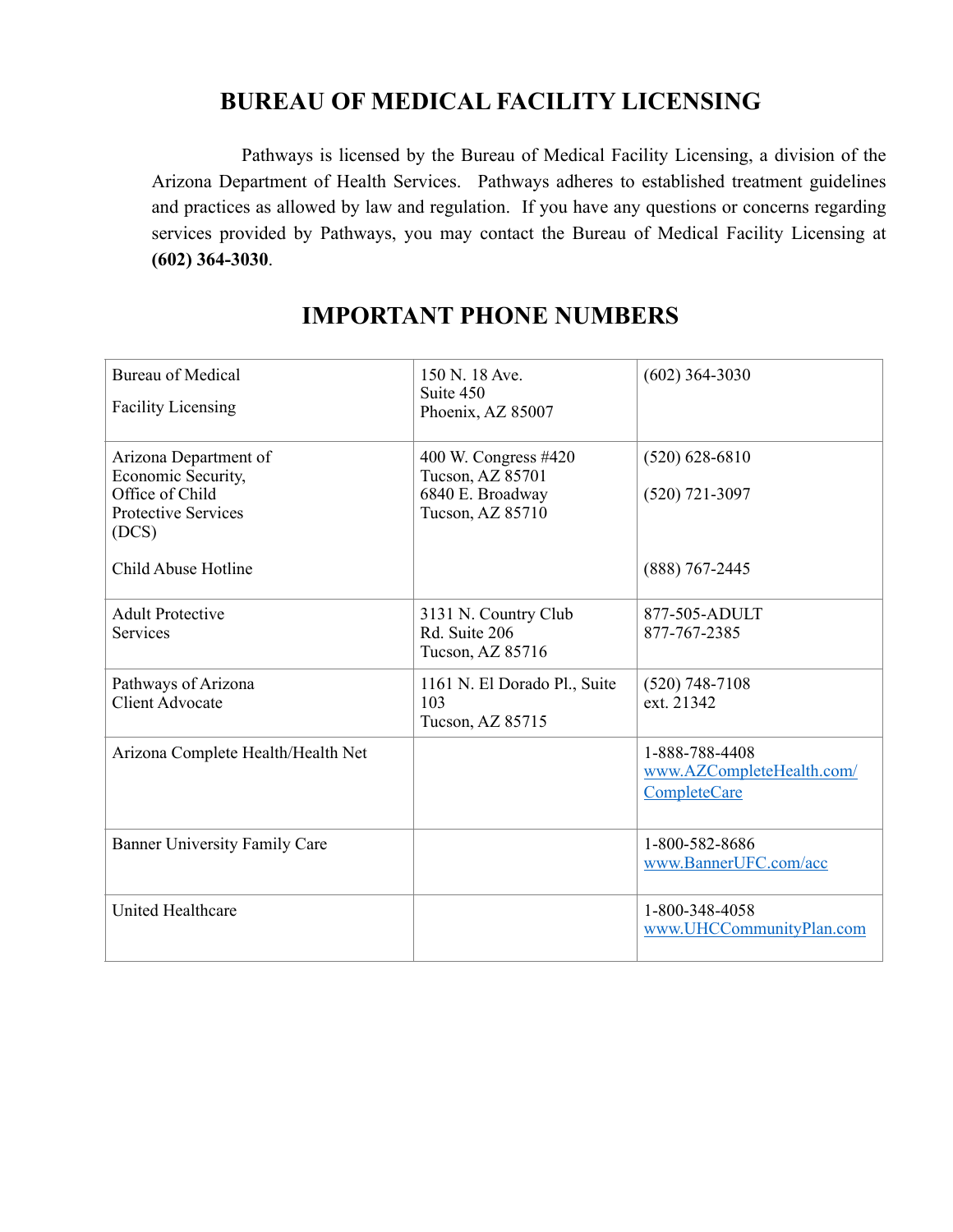# **Counselor Definitions**

Counseling is the application of mental health, psychological or human development principles, through cognitive, affective, behavioral, or systemic interventions, strategies that address wellness, personal growth, or career development, as well as pathology. Gladding (2204).

- Counseling deals with wellness and personal growth
	- Physical
	- Intellectual
	- Social
	- Psychological
	- Emotional
	- Environmental
- This includes working with the entire family in addition to the identified client in the office, home, school or other appropriate settings.

#### **What Counseling is not**

Counseling is **not** a socializing opportunity for client or counselor

Counseling is **not** about the counselor finding solutions for the client/family

Counseling is **not** about being dependent on the counselor

Counseling is **not** about a personal friendship with the counselor

Counseling is **not** a substitute for relationships with significant others

 Counseling is **not** a trial or judgment of client or the people in the client's life Counseling is **not** a rescue

operation

#### **What Counseling is about**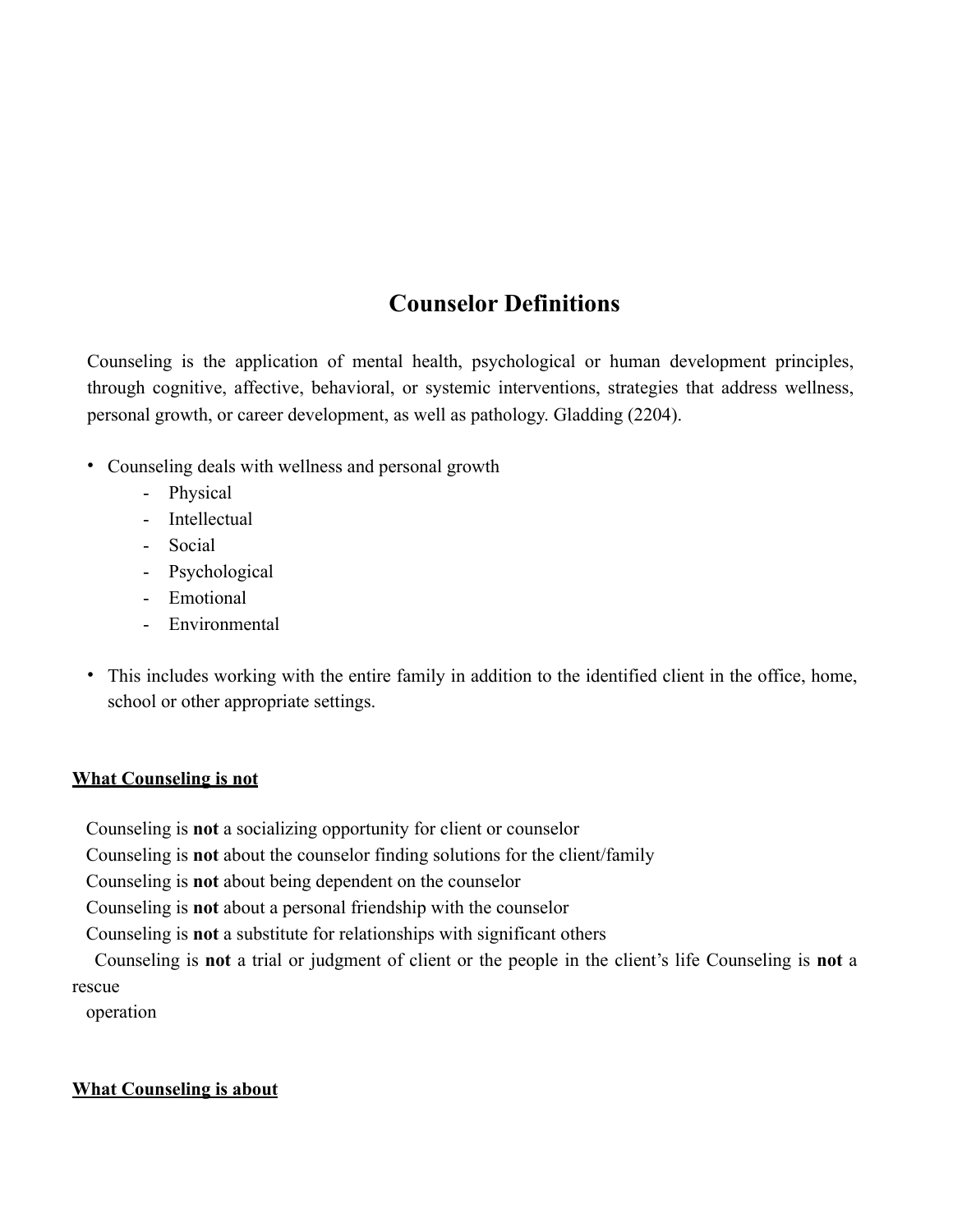A mutually **respectful, honest** and **genuine** professional relationship

 A relationship focusing on **empowerment and positive** change for the family About **commitment**, trust, openness and honesty within the counseling relationship

A working partnership **between families, client and counselor** in identifying where family is, where family wants to go, and how family can get there (Setting goals)

Equip families and clients with **coping skills** to **manage** challenges and problems in life

Counseling is not the solution but the **avenue** to the solution

#### **EXPECTATIONS**

#### **Realistic Expectations**

- Expect an honest, genuine and supportive counselor
- Expect irrational thoughts and behaviors to be respectfully challenged
- Expect that the counselor will assist you in identifying and establishing realistic goals
- Expect changes in your thoughts, behaviors and circumstances only to the extent that you are willing to put your treatment plan into action
- Expect therapeutic changes to be gradual
- Expect to set realistic goals with realistic time frames
- Expect counseling to have an ending
- Expect the possibility of rescheduling of appointment as a result of emergencies You are entitled to a second opinion if not satisfied with services

#### **Unrealistic Expectations**

- Do not expect a miracle cure for your issues
- Do not expect to solve all your problems
- Do not expect the counselor to change who your are only you can
- Do not expect the counselor to make decisions for you
- Do not expect change to occur without your own hard work and commitment
- Do not expect the counselor to engage in a relationship outside of the counseling context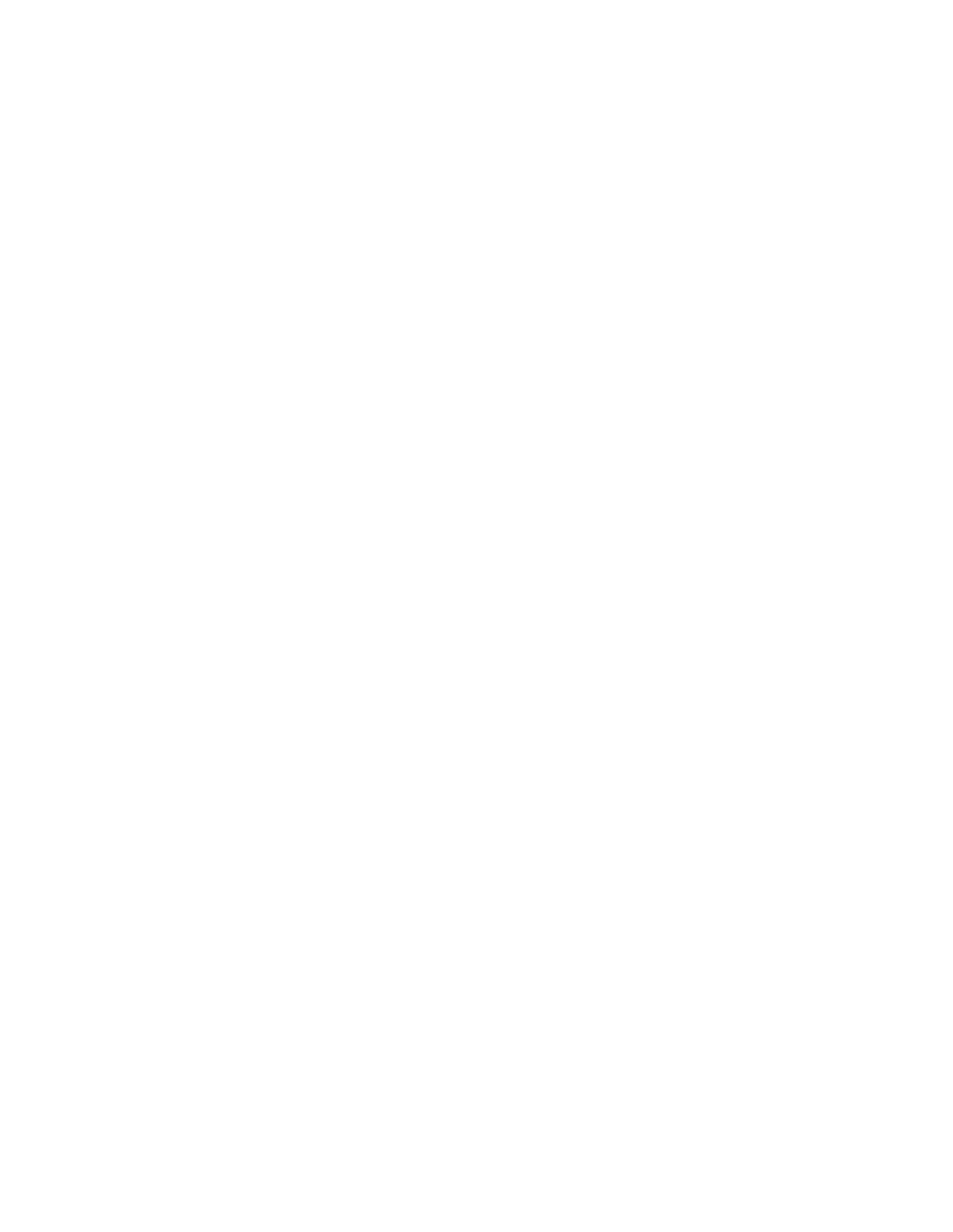

#### How to Get a Medication refill At Pathways of Arizona **IMPORTANT, PLEASE READ THIS**

Refill Hotline for the El Dorado office **520-748-7108 option 4** Refill Hotline for the NW office **520-744-4376 option 4** Office hours 8:00-6:00pm Monday- Thursday 8:00-5:00pm Fridays We are closed for all major holidays

You **MUST** leave a message if you need a prescription refill. You will not be able to speak to the nurse for a medication refill, as this is a voicemail only, and refills are processed based on the order in which they are received.

- *For medication request please do not contact your pharmacy or set your medication up for automatic refills. We will no longer accept a refill request from pharmacy. Contacting your pharmacy will result in your refills NOT being processed.*
- Due to the increased volume of calls, **it can take up to 5-7 business days** for prescriptions to be filled.
- Clients and families must maintain regular appointments with the provider to receive medication refills. The client MUST be seen at least every three months, or sooner, as recommended by the provider. (This is a **STATE REQUIREMENT**, not a Pathways requirement).
- If a client misses their appointment or late cancels (late cancellation is canceling on the same day) their appointment 2 consecutive times, medication bridges will be denied until the client is seen.
- Please **speak slowly** and clearly so we may assist you better.
- Please leave **ONE** message; multiple messages will only delay your refill being processed.

### **INFORMATION REQUIRED TO REFILL PRESCRIPTIONS**

- Childs' first and last name. please spell both names
- Parent or Guardians' name
- Contact phone **(Very important)**
- List the medications to be filled
- Which pharmacy do you prefer? What are the cross streets? **a)** We will send the approval electronically to the pharmacy.

**IMPORTANT CHANGE: EFFECTIVE 10/1/18**: Psychiatric Medications are filled through your health plan, your member ID is your **AHCCCS** number (it starts with an A---)

### *If you or your child is having a negative response to a medication, difficulty obtaining your prescription at the pharmacy, or need a prior authorization for medication please call the nurse line at:*

El Dorado (Speedway and Wilmot) (520) 570-1313 Northwest (Ina and Camino De La Tierra) (520) 901-7272